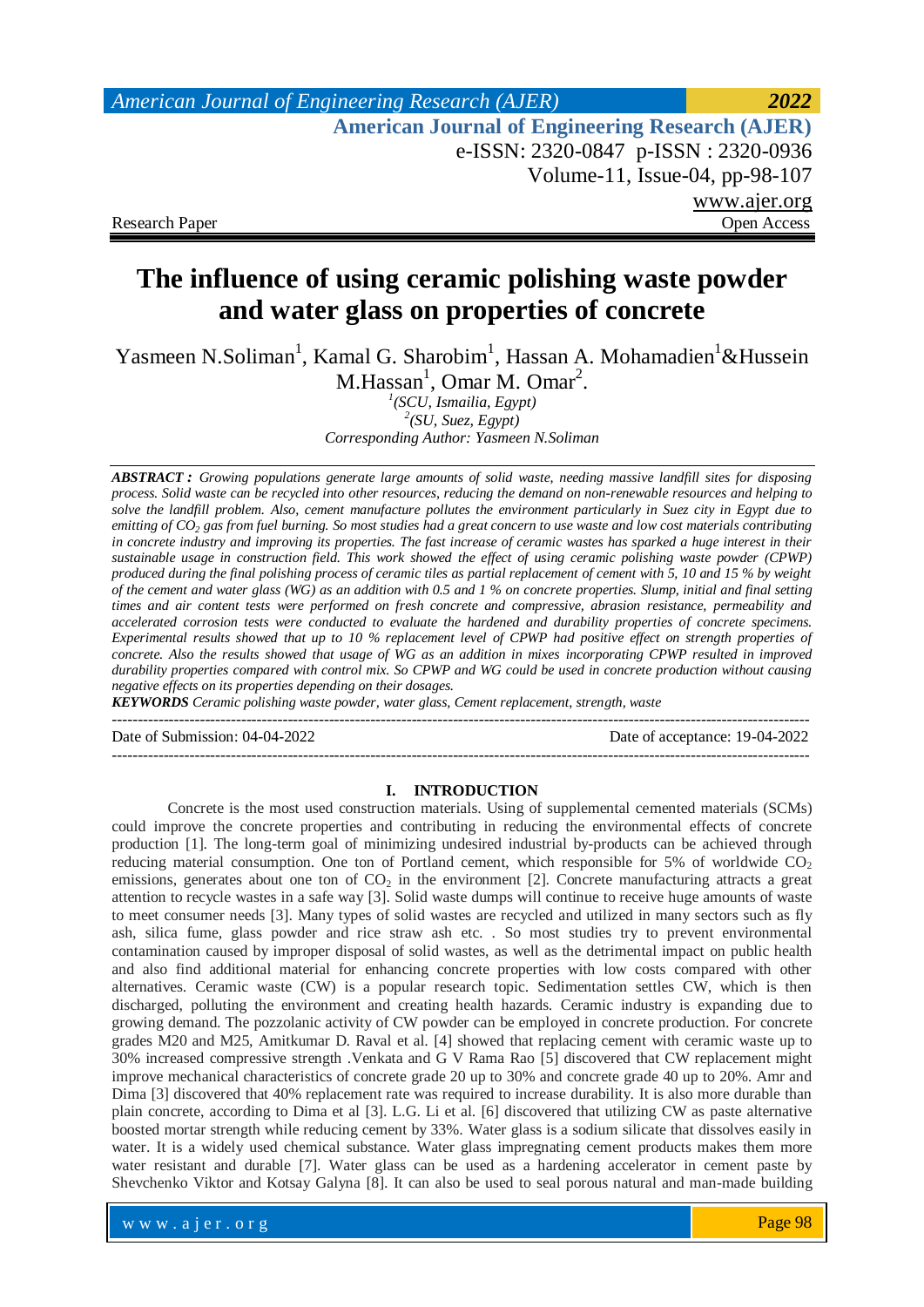materials [7] and improve concrete surface properties. Giannaros et al. [9] employed sodium silicate microcapsules to heal concrete. Hongru Zhang et al. [10] found that WG improves recycled aggregate concrete. The effects of both ceramic waste and sodium silicate on the fresh and durable qualities of concrete, as well as its effect on reinforced concrete did not have a great concern in most studies. Thus, investigations on local CPWP and WG were required to understand its actual environmental and economic benefits.

## **II. MATERIAL AND METHODS**

 The study used EL-Suez cement CEM I grade 42.5 N for normal concrete with specific surface area of 3195 cm<sup>2</sup>/kg and having compressive strength of 22.4 MPA, 40.6 MPA after 3, 28 days respectively. Table 1 shows the chemical compositions of used cement.

| Chemical<br>components                         | Loss of<br>ignition | SiO <sub>2</sub> | $Al_2O_3$ | Fe <sub>2</sub> O <sub>3</sub> | CaO   | MgO  | SO <sub>3</sub> |
|------------------------------------------------|---------------------|------------------|-----------|--------------------------------|-------|------|-----------------|
| CEM I (42.5)<br>percentage by<br>weight $(\%)$ | 1.4                 | 19.5             | 7.5       | 2.65                           | 61.53 | 3.65 | 2.4             |

Chemical properties of used cement Table (1)

#### **FINE AGGREGATE**

**CEMENT**

 The used fine aggregate was natural sand .Figure 1 shows the grading of the sand according to ECP 203/2018. The physical and chemical properties of the sand are given in Tables 2 and 3 respectively.





|  | Table 2 Physical properties of fine aggregate |  |
|--|-----------------------------------------------|--|
|  |                                               |  |

| Property                     | Results | Limits of ES $(1109/2008)$ and ECP<br>203/2018 |
|------------------------------|---------|------------------------------------------------|
| Specific weight              | 2.63    | $2.5 - 2.75$                                   |
| Unit weight $(t/m3)$         | .62     |                                                |
| Clay and Fine Dust Content % | 2.68 %  | Not more than 3 %                              |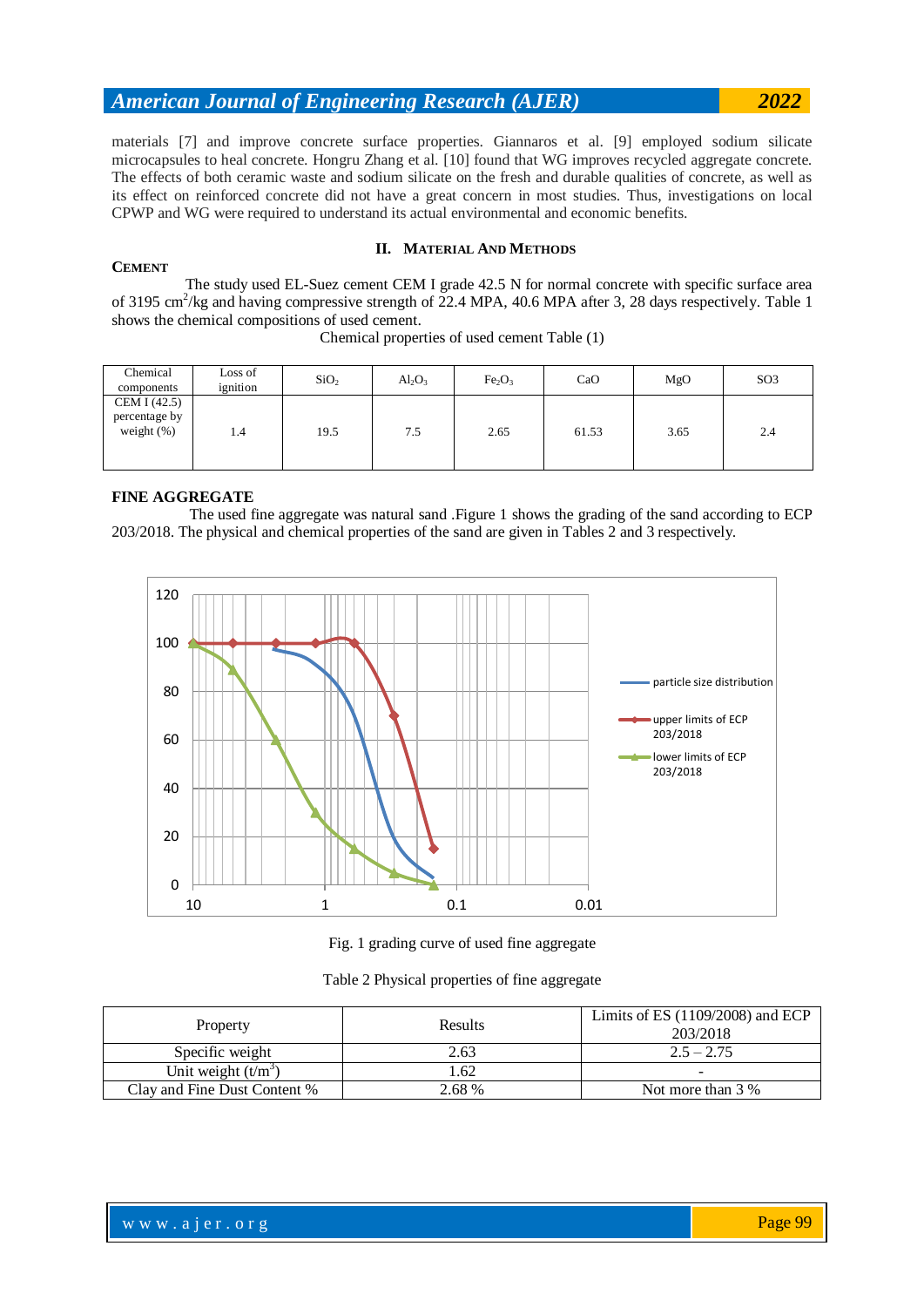Table 3 chloride and sulfate content in fine aggregate

| Property        | Results   | Limits of ECP 203/2018 |
|-----------------|-----------|------------------------|
| Total chlorides | 0.035     | 0.06                   |
| Total sulfate   | 0.020     | 0.40                   |
| PH              | $\cdot$ O | -                      |

### **COARSE AGGREGATE**

 This study used crushed dolomite as coarse aggregate. Tables 4 and 5 show the results of testing physical and chemical properties. Figure 2 shows the coarse aggregate grading curve according to ECP 203/2018.

## Table 4: Physical properties of coarse aggregate

| Property                                   | Results | Limits ECP 203/2018 |
|--------------------------------------------|---------|---------------------|
| Specific weight                            | 2.62    | $2.6 - 2.7$         |
| Unit weight $(t/m^3)$                      | 1.33    |                     |
| Abrasion index (loss Anglos)<br>apparatus) | 25.5%   | Not more than 30 %  |
| Clay and fine material content %           | 1.78 %  | Not more than 3 %   |
| Water absorption %                         | 2.42 %  | Not more than 2.5 % |

### Table 5: chloride and sulfate content in coarse aggregate

| Property        | Results | Limits ECP 203/2018 |
|-----------------|---------|---------------------|
| Total chlorides | 0.037   | 0.04                |
| Total sulfate   | 0.011   |                     |
| PH              |         | -                   |





## **CERAMIC POLISHING WASTE POWDER**

 The ceramic polishing waste powder (CPWP) used in this study was from the Ceramica Venezia factory in 6 Octoper, Egypt. The CPWP is difficult to remove from the environment. The CPWP collected was completely dry with average diameter of particles of 1410 nm and with specific surface area 1131  $\text{m}^2/\text{kg}$ . The chemical composition of CPWP shown in Table 6. Typical Energy Dispersive X-Ray Analysis of CPWP shown in figure 4 and the Figure 5 shows the mass atom density of CPWP.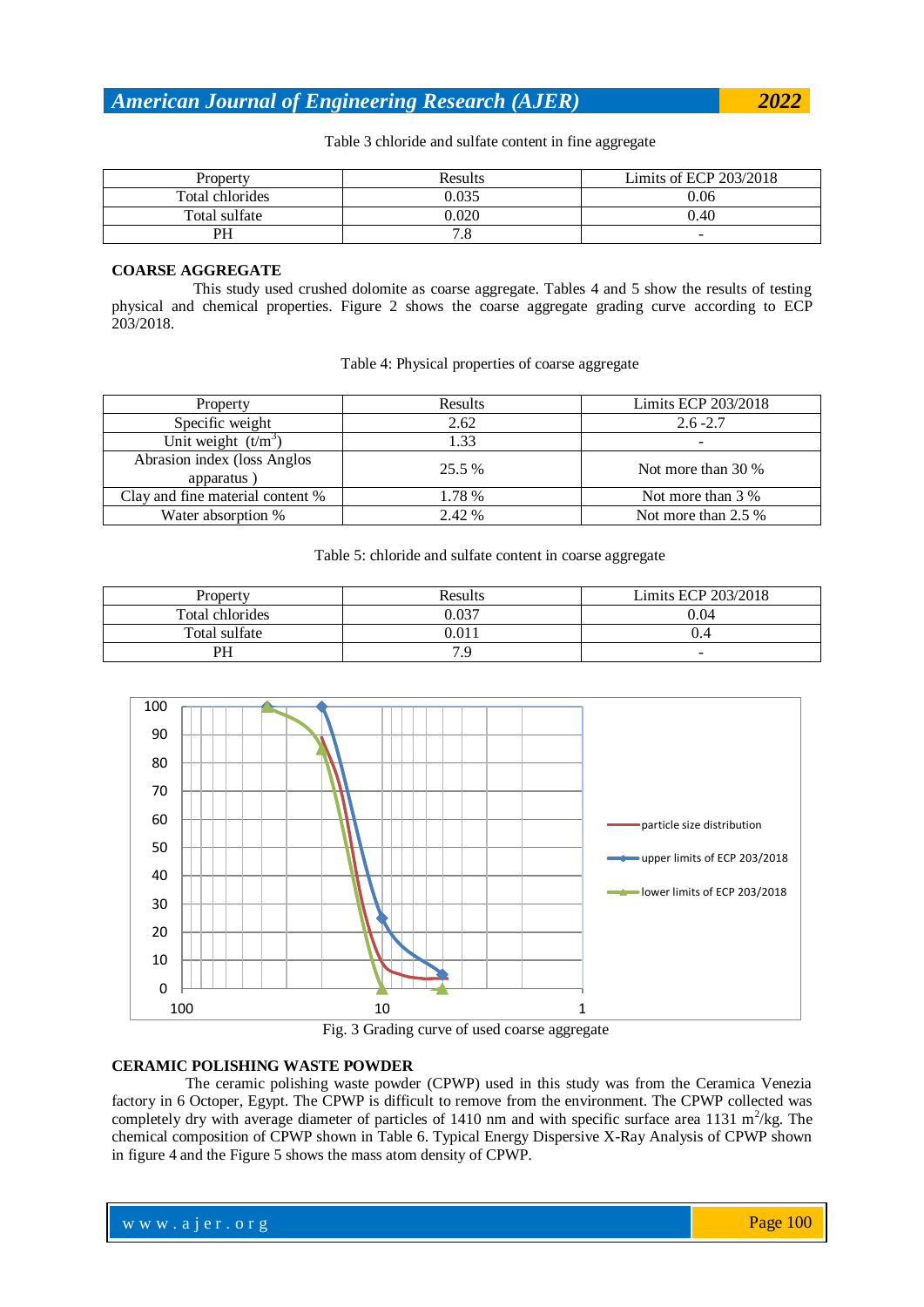

Table 6 XRF Analysis for the used ceramic waste powder (CPWP)





### **WATER GLASS**

 Water glass used in the study was from Egypt Global Silicates Company in the Suez city. It had a modulus of 3.3 (the ratio between  $SiO<sub>2</sub>$  and  $Na<sub>2</sub>O = 3.3$ ) in the solution. The sodium silicate solution used was clear and white liquid.

#### **WATER**

Portable water was used in mixing and curing of concrete. It is complied with requirements of ECP.

#### **CONCRETE MIX DESIGN**

 Two groups of concrete mixes with different dosages of CPWP and WG were designed. Group 1 consists of four concrete mixes with 0, 5, 10 and 15% of CPWP, used as a partial replacement of cement. Group 2 consists of four concrete mixes as followed; (5% CPWP+0.5 WG), (5% CPWP+1% WG), (10% CPWP+0.5%WG) and (10% CPWP+1%WG). The WG used as an addition, all percentages by weight of cement. All concrete mixes had water-to-cement ratio of 0.5. Table 7 presents the details of the mix proportions.

| Tuble / Concrete this proportions per eache meter of concrete |                  |                         |                                |                |                          |                |
|---------------------------------------------------------------|------------------|-------------------------|--------------------------------|----------------|--------------------------|----------------|
| Mixture                                                       | Cement $(kg/m3)$ | Natural Sand<br>(kg/m3) | Coarse<br>aggregate<br>(kg/m3) | $CPWP$ (kg/m3) | Water glass $(L)$<br>m3) | Water $(L/m3)$ |
| CM <sub>0</sub>                                               | 400              | 580                     | 1159                           | $\mathbf{0}$   | $\theta$                 | 200            |
| CM1-5%CPWP                                                    | 380              | 580                     | 1159                           | 20             | $\Omega$                 | 200            |
| CM2-10%<br><b>CPWP</b>                                        | 360              | 580                     | 1159                           | 40             | $\overline{0}$           | 200            |
| <b>CM3-15% CPWP</b>                                           | 340              | 580                     | 1159                           | 60             | $\Omega$                 | 200            |
| CM4- (5%)<br>$CPWP+0.5$ WG)                                   | 380              | 580                     | 1159                           | 20             | $\overline{c}$           | 200            |
| $CM5 - (5\%$<br>$CPWP+1\%$ WG)                                | 380              | 580                     | 1159                           | 20             | $\overline{4}$           | 200            |
| CM6-(10%<br>$CPWP+0.5\%WG$                                    | 360              | 580                     | 1159                           | 40             | 2                        | 200            |
| $CM7 - (10\%$<br>$CPWP+1\%WG$                                 | 360              | 580                     | 1159                           | 40             | $\overline{4}$           | 200            |

Table 7 Concrete mix proportions per cubic meter of concrete

## **Methodology of Experiments**

 Studying the effect of using CPWP and WG begins with concrete mixes testing. The results of all designed mixes are compared with the results of control concrete CM0. All the specimens were casted on molds with water to cement ratio 0.5 and after about 24 hours the specimens were de-molded and cured in water till 28 days.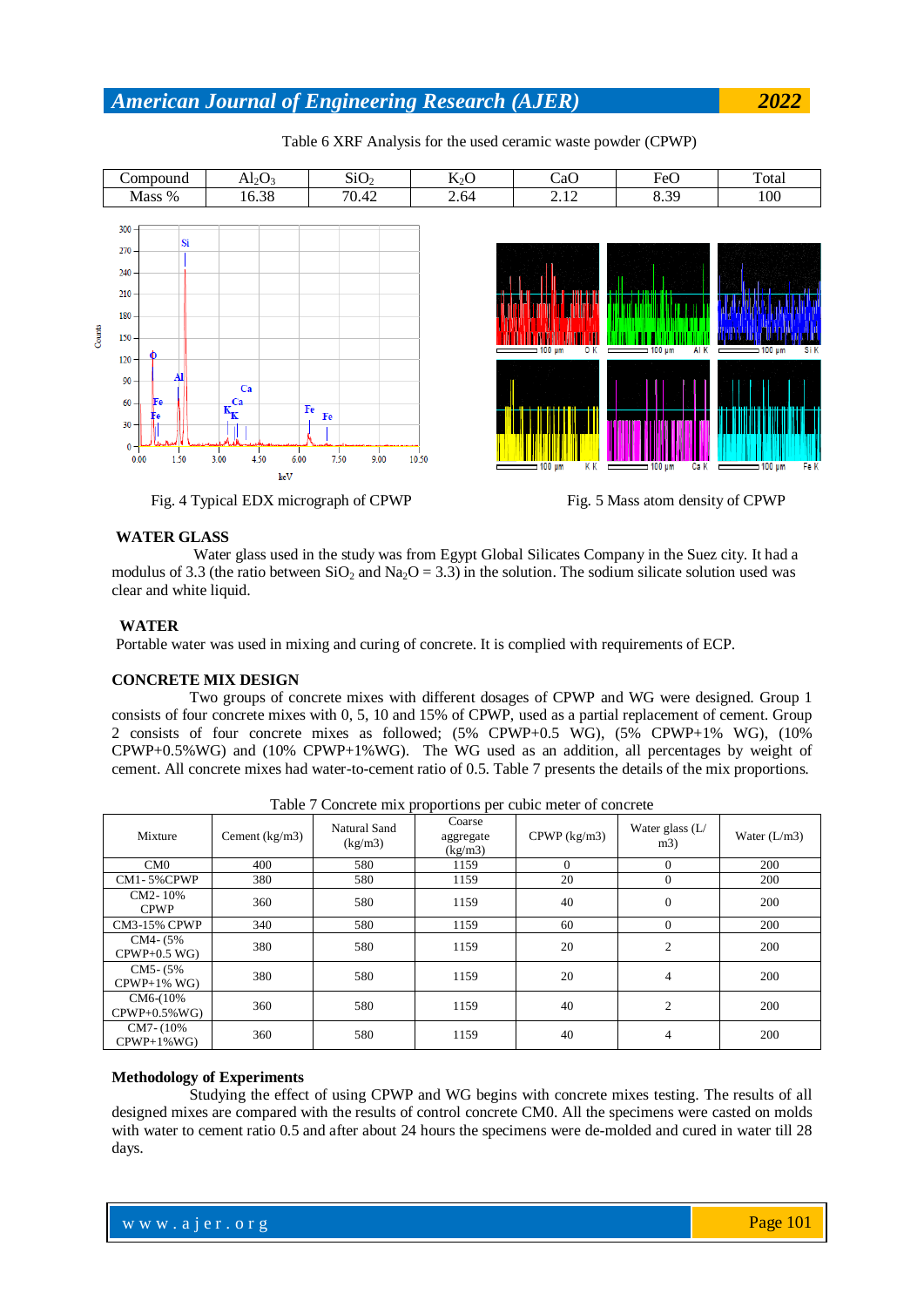#### **Fresh state properties**

 The study contains some fresh state properties tests such as slump, initial and final setting time and air content tests were measured for all mixes of concrete according.

#### **Hardened state tests**

 Concrete mixtures with CPWP and WG were tested to find their hardened state properties. As individual test findings, an average of three samples of concrete were taken for every test of concrete performed.

- 1- Compressive strength test at 7 and 28 days was carried out on 100x100x100 mm cubes for all concrete mixes according to Egyptian code for design and construction of building 203/2009 [11].
- 2- Permeability resistance of water test after 56 days was performed out on (150x150x150) mm cubes according to Egyptian code for design and construction of building 203/2009 [11]
- 3- Abrasion resistance test at 28 days was carried out on  $(70 \times 70 \times 70)$  mm cubes for concrete according to the Egyptian standard specifications No. 2005 / 1-269 [12].
- 4- Accelerated corrosion test at 28 days was performed out on  $100 \times 100 \times 500$  mm prisms, for best concrete mixes in each group.

## **III. RESULTS AND DISCUSSION**

#### **Fresh properties Slump**

 For CPWP mixes, initial slump decreased with increasing CPWP replacement amount. Slump for CM0 was 85 mm and for CM3 was 79 mm. CM1 and CM2 have 84 and 80 mms, respectively. This minor drop may be attributable to CPWP's small mean particle size (1.4 µm) compared to ordinary Portland cement, as well as its high specific surface area (1131  $m^2$ /kg). It may also be related to increased water absorption by fine ceramic particles. However, due to low replacement levels of CPWP, does not show a significant drop. For (CPWP+WG) mixes, initial slump of concrete mixes increased with WG as an addition level. Initial slump for CM0 was 85mm and an optimum value was for CM5  $(5\% + 1\%)$  was 110 mm. The values for CM4  $(5\% + 1\%)$ 0.5%), CM6 (10% + 0.5%) and CM7 (10% + 1%) were 100, 95 and 105 mm. This minor improvement in workability may be due to liquid state of WG with fixed water to cement ratio in all mixtures. Figure 6 shows slump test results in mm.



Figure 6 slump test results in mm

#### **Initial and final setting time**

 For CPWP mixes, Initial and final setting times decreased slightly with increasing CPWP levels compared to CM0. CM3 (15%) required 260 minutes to reach final setting with a 16 minute acceleration compared with CM0 (276 min.). Also, CM1 (5%) and CM2 (10%) took 267 and 262 minutes. It might be due to CPWP's fine particles ability to absorb some of free water, reducing setting time. For  $(CWP + WG)$  mixes, using CPWP and WG in concrete mixtures obviously reduced initial setting time and final setting time. Final setting times for CM6 (10% +0.5%) and CM7 (10% + 1%) were 250 and 240 minutes with an acceleration of 26 and 36 minutes compared to CM0 (276 minutes). Also, final setting time for CM4 (5%  $+$  0.5%) was 256 minutes, whereas for CM5 % (5% + 1%) was 255 minutes. Figure 7 shows initial and final setting times for concrete mixes. This acceleration effect obviously seen with WG addition in concrete mixes could be due to the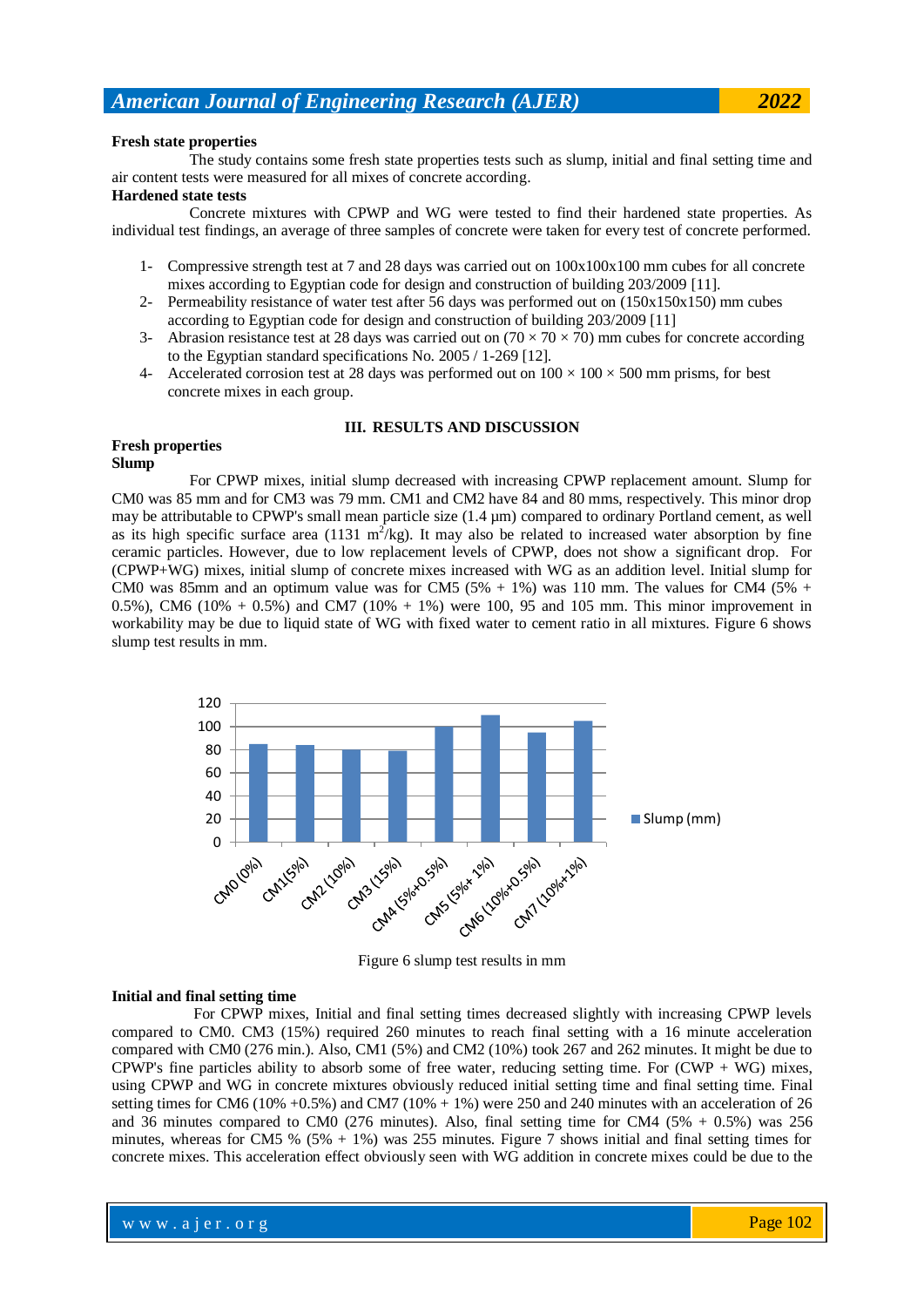interaction of sodium silicate in water glass with calcium hydroxide from cement hydration process to generate more calcium silicate hydrates (CSH) gel resulting in accelerating effect compared to CM0.



Figure 7 initial and final setting times in minutes

#### **Air content by using pressure method**

 Three groups exhibited a small rise in air content percentage in fresh mixes. It was more noticeable in group two (CPWP + WG mixtures), maybe due to the water's propensity in WG solution to generate more air bubbles in early fresh mix than control mix. The results of air content ranged between 1.9 % to 2.4 %. Table 8 shows air content percentages in fresh concrete mixes.

| Table 8 air content percentages |     |             |                |              |                      |                    |                              |                            |
|---------------------------------|-----|-------------|----------------|--------------|----------------------|--------------------|------------------------------|----------------------------|
| Mixture                         | CM0 | CM1<br>(5%) | CM2<br>$10\%)$ | CM3<br>(15%) | CM4 (5%)<br>$+0.5\%$ | CM5 (5%)<br>$+1\%$ | CM6<br>$(10% +$<br>$0.5\%$ ) | CM7<br>$10\% +$<br>$1\%$ ) |
| Air<br>content %                | 1.9 | 2.1         | 2.35           | 2.4          | 2.5                  |                    | 2.3                          | 2.2                        |

#### **Hardened properties**

### **Compressive strength**

 For CPWP mixes, results showed that up to 10% replacement of cement by CPWP resulted in an increase in compressive strength relative to CM0 without. After 7 days of curing, the specimens had minimal strength variations compared to 28 days variations and CM2 (10%) having a maximum strength of 21 MPA. After 28, the strength of CM2 (10%) increased to 35.3 MPA compared to 27.3 MPA for CM0. 5, 10 and 15% CWP replacement levels could reach 33, 35.3, 32.5 MPA with sufficient increases of 20.8, 29.3 and 19 % in compressive strength after 28 days. This could be related to pozzolanic reactions in late ages due to high silicon oxide (SiO<sub>2</sub>) content in CPWP reacting with calcium hydroxide (Ca(OH)<sub>2</sub>) from cement hydration products Also,  $\text{Al}_2\text{O}_3$  in CWP may cause early strength properties. Also, the fine ceramic waste powder particles can fill voids and boost the densification and strength of CPWP mixes. For (CPWP + WG) mixes, the results showed that adding WG to concrete mixes with CPWP did not have a positive effect in compressive strength compared with mixes with CPWP only but the results still higher than CM0 and comparable with CPWP mixes. After 28 days, the best mix was CM4  $(5\% + 0.5\%)$  reached 33.5 MPA and the results were 27.3, 30.5, 30.7, and 29 for CM0, CM5  $(5\% + 1\%)$ , CM6  $(10\% + 0.5\%)$ , and CM7  $(10\% + 1\%)$  with 22.7, 11.7, 12.4, 6.2 % strength improvement compared with CM0. This improvement may be due to the capacity of the (C-S-H) gel generated from WG incorporation in concrete mixes to plug micro cracks in the mixture resulted in a denser microstructure and increased strength while strength results showed that hydration process did not affected positively due to combining of CPWP and WG in the same mix. Figure 8 shows compressive strength results after 7 and 28 days of curing for all concrete mixes.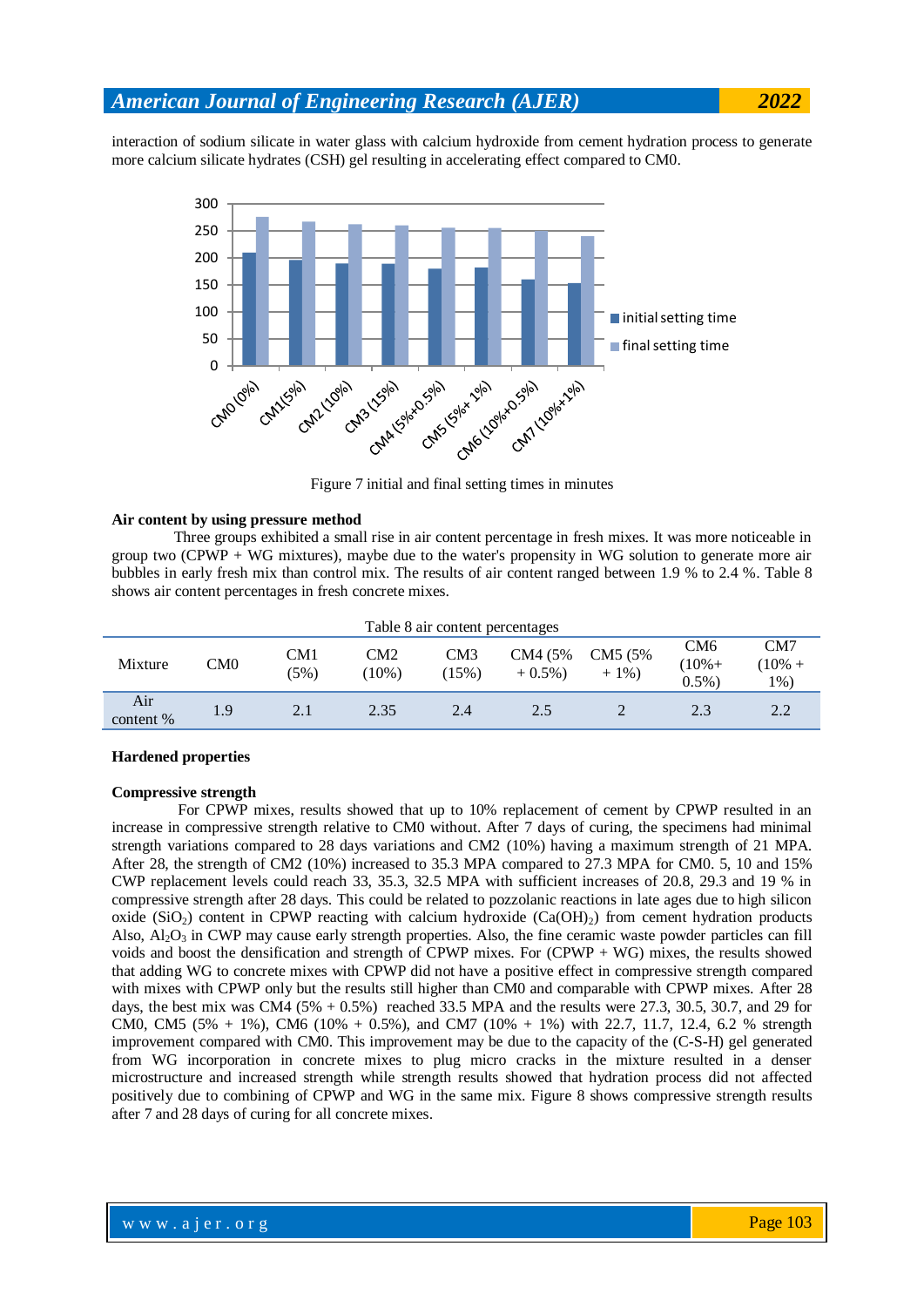

Figure 8 compressive strength in MPA

#### **Permeability test**

 For CPWP mixes, each specimen was subjected to 5 bar pressure for 72 hours in the test and the water column depth was determined in each one. The results showed that increasing the CPWP dosage in concrete reduced water penetration depth. CM0 has 2.8 cm whereas CM3 (15%) had 1.9 cm. Also, CM1 (5%) and CM2 (10%) were 2.2 and 2 cm. Water resistance is improved by filling pores with CPWP, improving mix consistency and compactness. It also improved the concrete's permeability resistance by increasing the amount of C-S- H (calcium silicate hydrates) and C-A- H (calcium aluminate hydrates) in the secondary hydration process with  $Ca(OH)_{2}$ . For (CPWP + WG) mixes, the results of using both CPWP and WG in the same mix showed superior improvement in permeability resistance of mixes. The penetration depth decreased with WG addition and this ensures that WG products from chemical reactions with  $Ca(OH)_2$  can infiltrate tiny fractures in concrete mixes, resulting in a denser microstructure and hence higher permeability resistance. CM4 (5% + 0.5%) and CM5 (5% + 1%) had 1.6 and 1.3 cm penetration depths. However, CM6 (10% + 0.5%) was 1.2 cm and the optimum result was for CM7 ( $10\% + 1\%$ ) equal to 1 cm deep. Figure 9 shows penetration depth resulted from permeability resistance test in cm.



Figure 9 penetration depth in cm.

#### **Abrasion resistance test**

Abrasion test was carried out on  $(70 \times 70 \times 70)$  mm standard cubes at the age of 28 days for each mixture and then the actual loss in thickness S in mm was determined for each specimen from equation 1. For CPWP mixes, the results revealed a slight gain in abrasion resistance with increasing CPWP doses. While CM2 (10%) had 1.9 mm loss in thickness with a difference of -2 % compared to CM0 (1.86 MM). But CM1 (5%) and CM3 (15%) lost 1.8 and 1.76 mm in thickness. This minor improvement may be attributable to good ceramic particle-cement paste adhesion. Also, more hydration reaction products could fill voids and improve cohesive forces between mixture components, improving abrasion resistance. For (CWP + WG) mixes, due to usage of both CWP and WG in the mixes, the results had increased abrasion resistance compared to CM0 but without great differences than using CPWP only in mixes. The optimum result was for  $CM4$  (5% + 0.5%) was 1.72 mm with 7.5% improvement over CM0 (1.86 mm). Also it was just 1.8 mm for CM5 (5% + 1%). Also, CM6 (10% +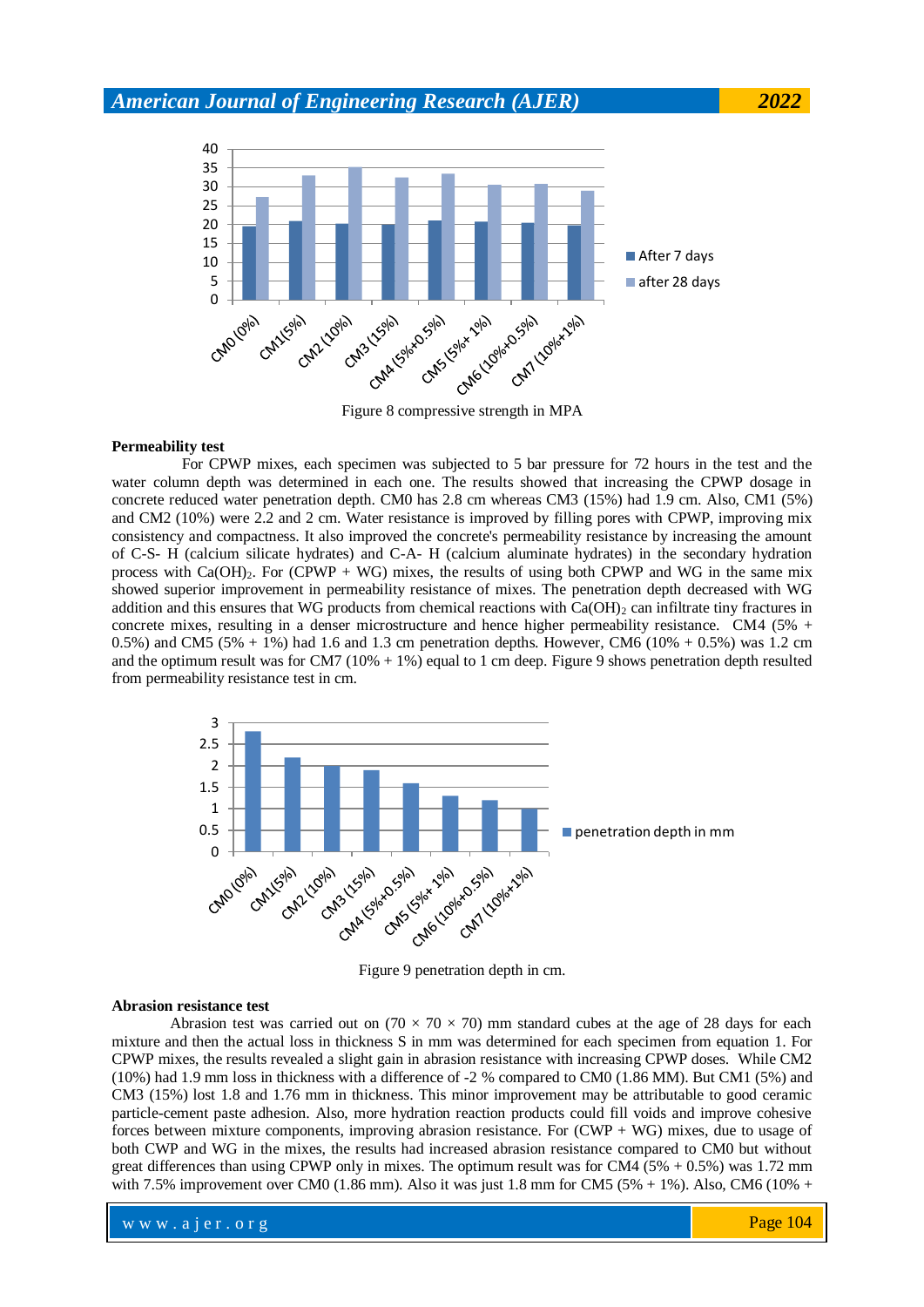$(0.5\%)$  and CM10 ( $10\% + 1\%)$  lost 1.82 and 1.75 mm in thickness. Figure 10 shows loss in thicknesses in mm resulted from abrasion resistance test.



Figure 10 Loss in thicknesses in mm

#### **Accelerated corrosion test**

 Figure 11 showed concrete accelerated corrosion test procedure which conducted on CM0, CM2 (10%) and CM4 (5% + 0.5%) specimens after 28 days of curing. for creation of an electrical circle, 16 mm diameter with 30 cm length steel rods were utilized as anodes and copper rods with same dimensions as cathodes. All concrete specimens were submerged in a 3.5 percent NaCL solution. The test employed using a 3 volt and 2 amp adaptor for each specimen. Each specimen's time was calculated until the crack thickness reached 0.01 mm at least as shown in figure 12. After the test, the specimens were crushed to extract steel rods from them. Then the weight loss for each steel rod was calculated after cleaning them from corrosion with 12 % HCL solution. Using CPWP and WG in concrete mixtures improved results compared to a control mix. The duration to reach 0.01 mm fracture thickness for CM0 was 918 hours, whereas CM2 (10%) and CM4 (5% + 0.5%) specimens took longer to reach required crack width (946 and 972 hours). Also, weight loss of steel rods due to corrosion followed a similar time of crack trend. CM0 has 4.4 % while CM2 (10%) and CM4 (5% + 0.5%) lost 2.99% and 2.81% of their weight. Chloride ions are aggressive anions in NaCl. Cl-destroys the hydroxide passive coating produced on steel surface in alkali-environment. As part of the corrosion process, chloride ions must infiltrate the reinforced concrete structure and transfer to steel rod. Porous concrete allows more Cl<sup>-</sup> ions to reach the steel rod surface. Using CPWP and WG in concrete mixes improves permeability and compacts microstructure resulted in decreasing corrosion rate due to low Cl<sup>-</sup> ions reaching steel rod surfaces. Also, sodium silicate has been observed to work as a corrosion inhibitor [13]. It can produce a thin silicate coating on steel bar surfaces, shielding them from anodic dissolution and thereby decreasing corrosion on steel surface Anodic sites on steel surfaces are protected from cathodic action, resulting in low current density and greater corrosion resistance than the control mix. Table 9 showed time to reach 0.01 crack width, weight losses on tested specimens and differences rates compared with CM0. Figure 12 shows cracks in concrete specimens for (A) CM0, (B) CM2 (10%) and (C) CM4 (5% + 0.5%).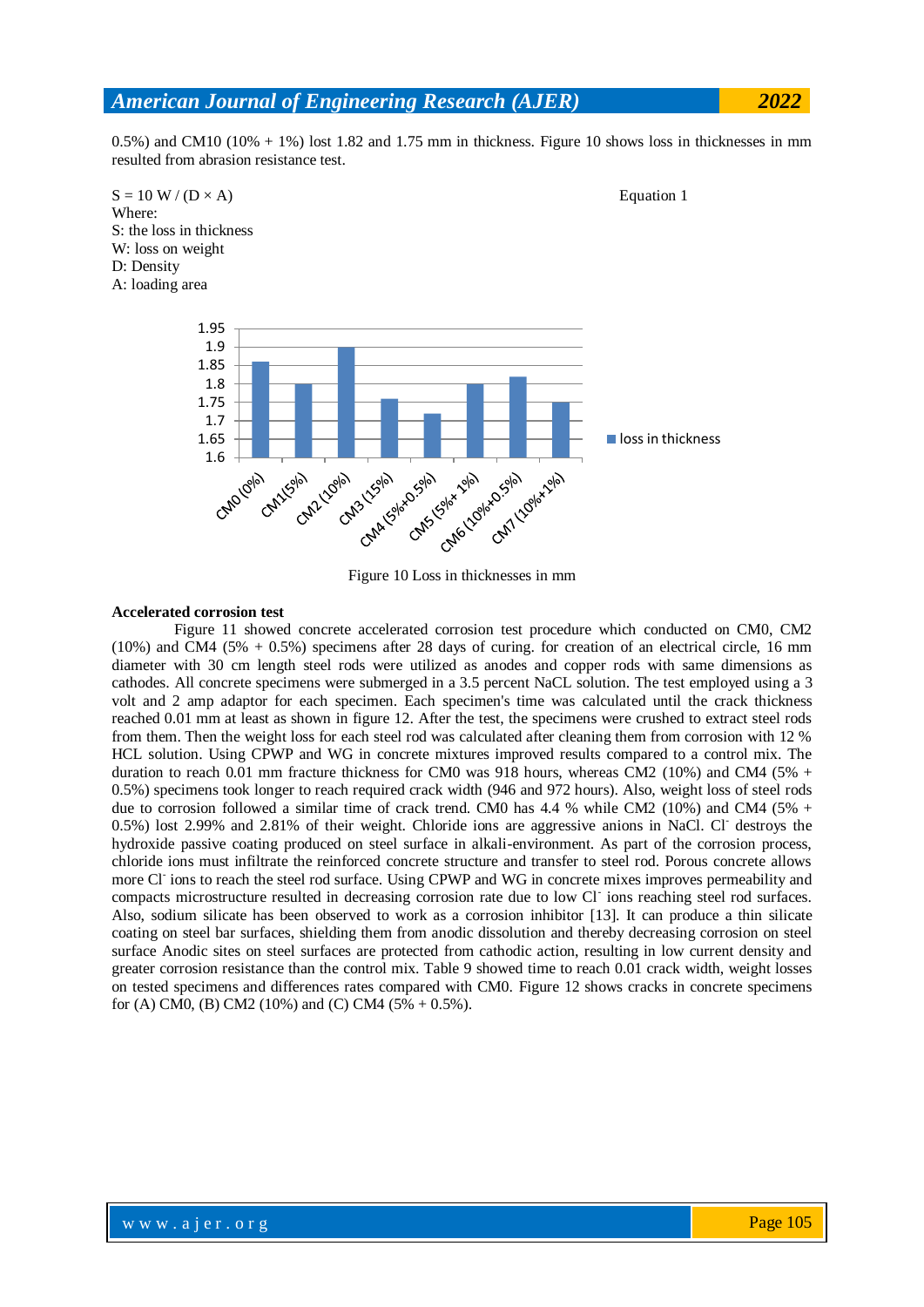





**(A) (B)**



**(C)**

Figure 12 cracks in concrete specimens

| I able 9 Thile to reach 0.01 crack width and weight losses in steel rous |                     |                    |                                                               |                  |  |  |
|--------------------------------------------------------------------------|---------------------|--------------------|---------------------------------------------------------------|------------------|--|--|
| <b>Mixture</b>                                                           | Weight loss $(\% )$ | Variations $(\% )$ | Time elapsed to<br>reach 0.1 mm<br>crack thickness<br>(hours) | Variation $(\%)$ |  |  |
| CM0                                                                      | 4.4                 |                    | 918                                                           |                  |  |  |
| $CM2 (10\%)$                                                             | 2.99                | 32                 | 946                                                           | 3.05             |  |  |
|                                                                          |                     |                    |                                                               |                  |  |  |

Table 9 Time to reach 0.01 crack width and weight losses in steel rods

www.ajer.org